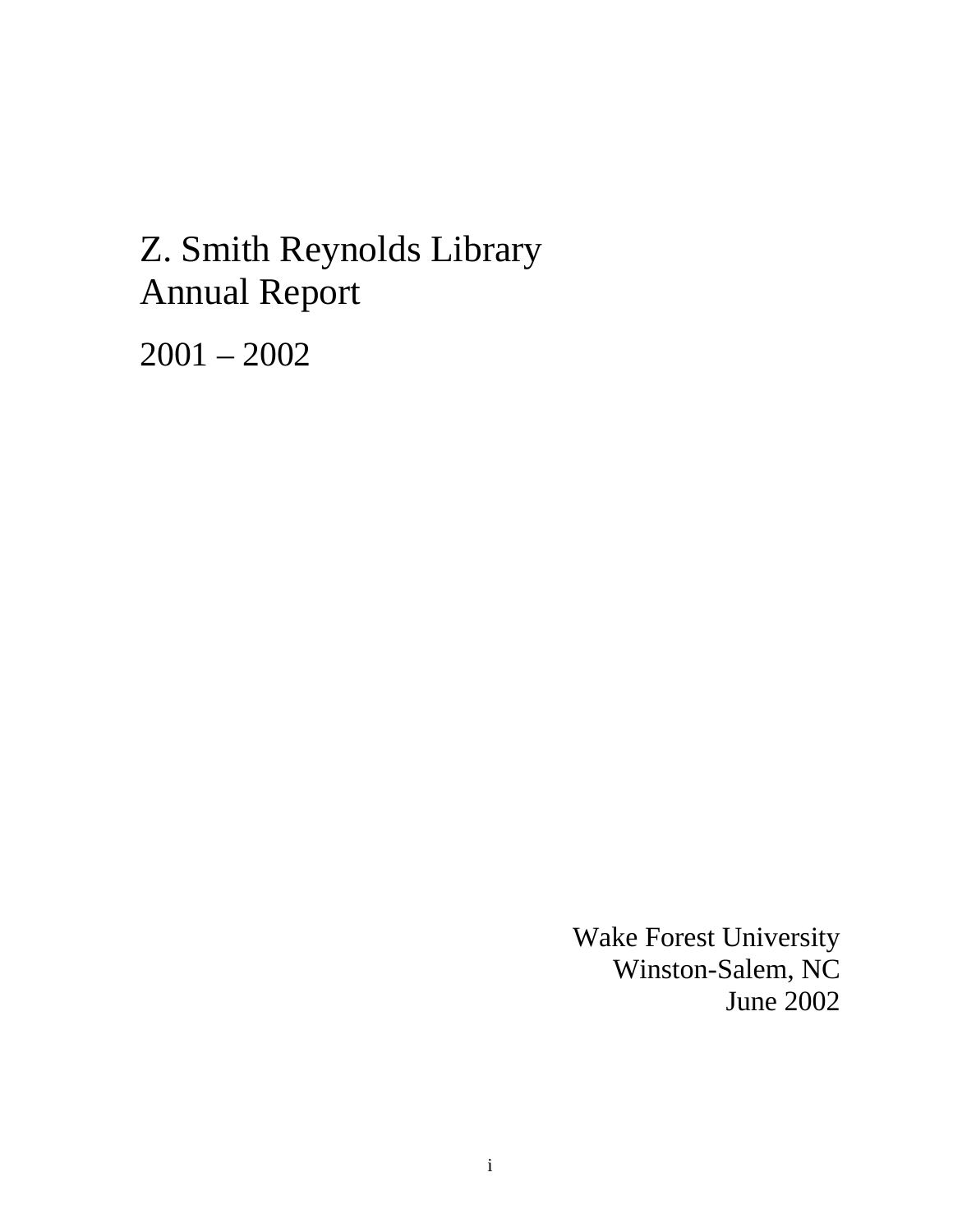# ACKNOWLEDGMENTS

No unit accomplishes anything without the support of many other units and many individuals as well. The Reynolds Library appreciates the cooperation of Marian F. Parker of the Professional Center Library on Human Resources issues and Parks Welch of the Carpenter Library on licensing issues. Jay Dominick and the many staff members of Information Systems have offered strong support and collegiality in our joint endeavors. Financial and accounting services and Payroll have been very helpful in working with us to assure our bills and student workers are paid. Housekeeping and Facilities Management contribute to keeping us appropriately warm, cool, asbestos and vermin free!

Ken Zick contributed his enthusiasm and moral support to our Strategic Planning initiatives, and Sandra Boyette helped raise our campaign profile.

Thanks to all!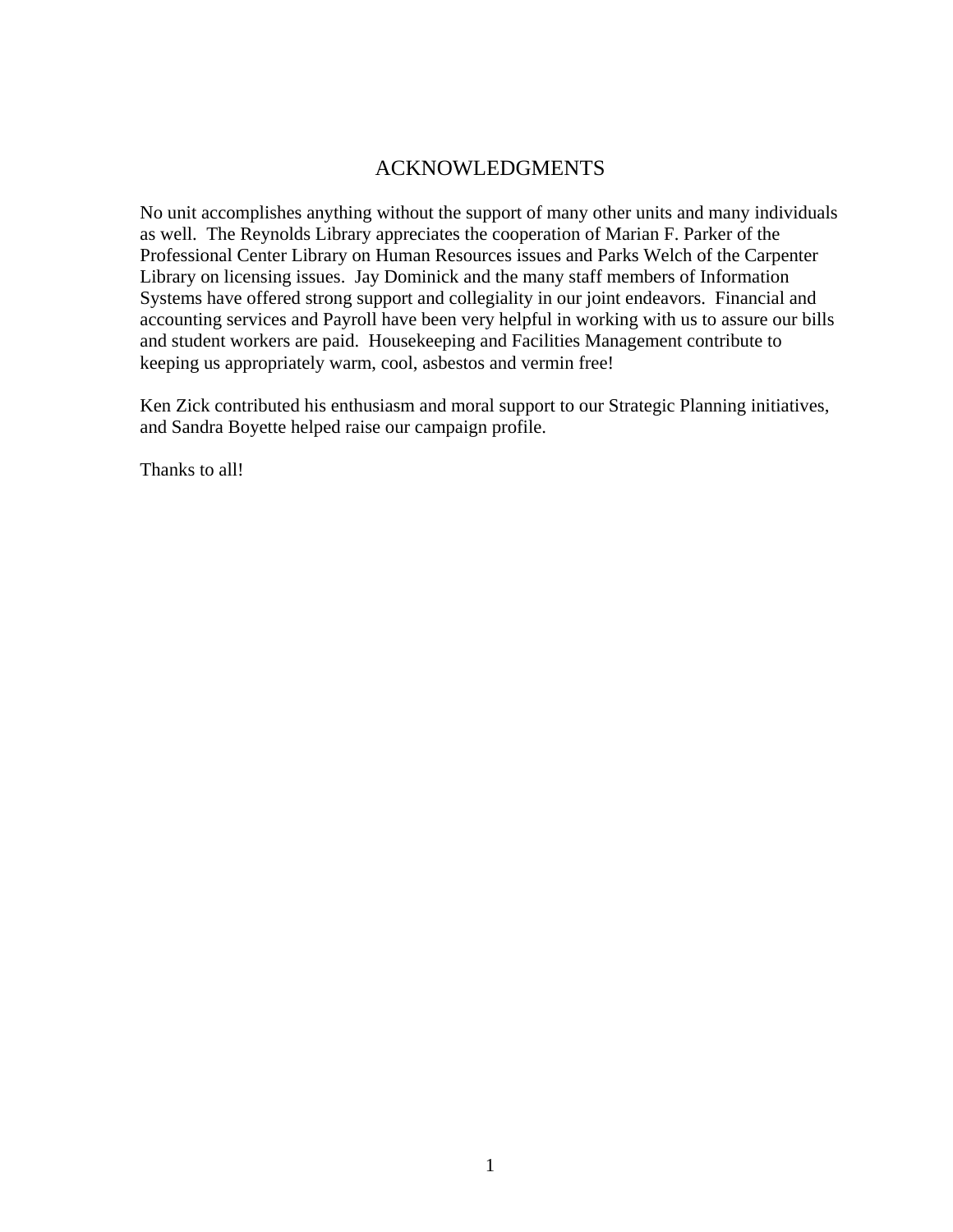# Z. SMITH REYNOLDS LIBRARY: CONTINUING COMMITMENT TO OUR MISSION

*The primary mission of the Z. Smith Reynolds Library of Wake Forest University is to support the current and future instructional and research needs of the faculty and students of the College, the Calloway School, the Graduate School of Arts and Sciences, and the Divinity School, as well as the information needs of the administration and staff of the University. The library meets these needs by acquiring, organizing, preserving, and providing timely access to information and information resources in a variety of media, either on site or accessed from remote locations; the staff also meets these needs by providing instruction in information retrieval methodology. Instructional programs give students the skills necessary to function in, and contribute to, an increasingly networked world. The library contributes to the development of lifelong learners and supports the University's mission of providing a nationally recognized values-based liberal arts education. The library's mission also includes service to the broader Wake Forest community and support of the University's status as a good neighbor in the Winston-Salem community.*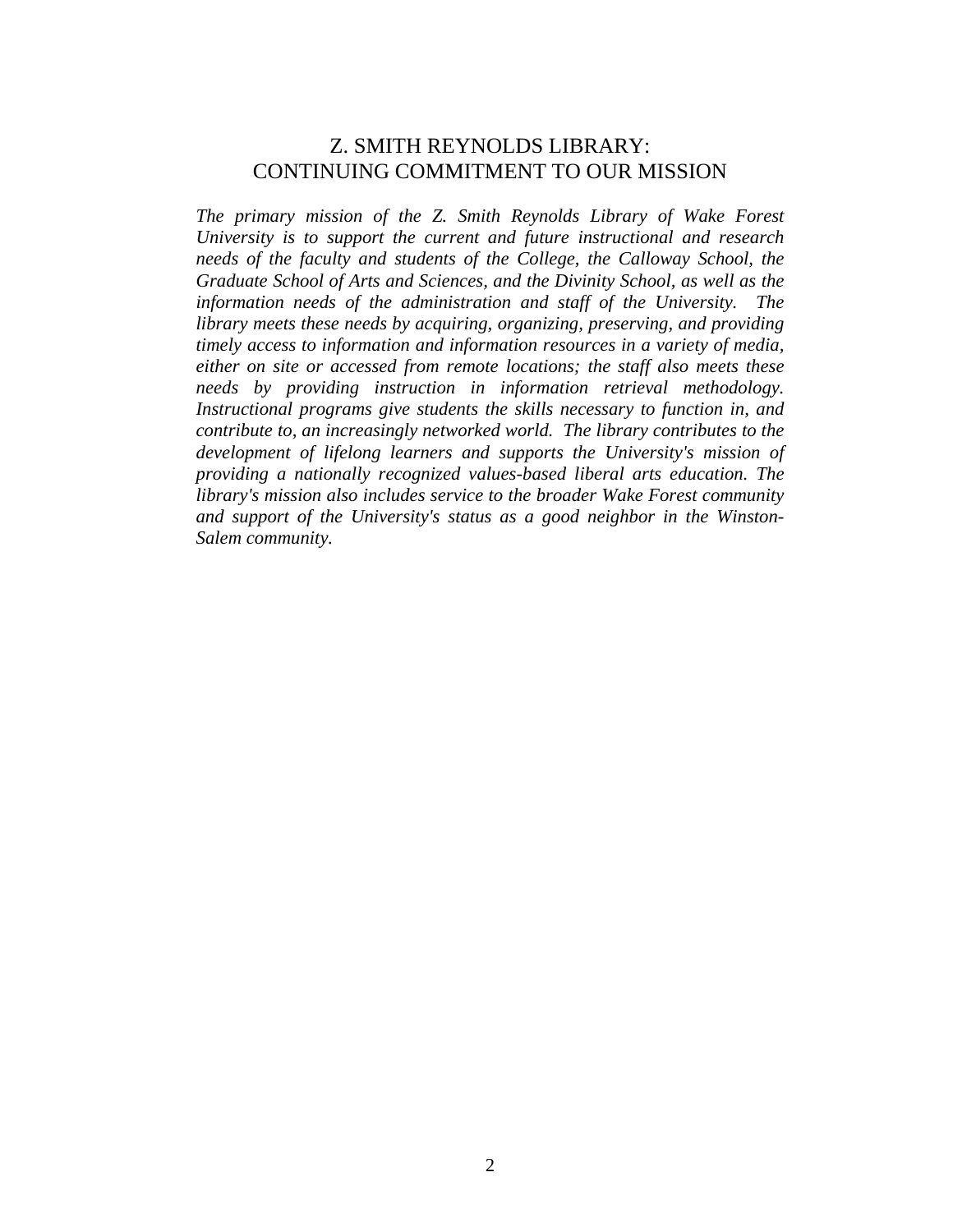# Z. SMITH REYNOLDS LIBRARY ANNUAL REPORT 2001 – 2002

# Table of Contents

| Contributing to the Success of WFU - Report from the Library Director 4 |  |
|-------------------------------------------------------------------------|--|
|                                                                         |  |
|                                                                         |  |
|                                                                         |  |
| Appendices                                                              |  |
|                                                                         |  |
|                                                                         |  |
|                                                                         |  |
|                                                                         |  |
| Leadership, Service, Publishing and Presentations 14                    |  |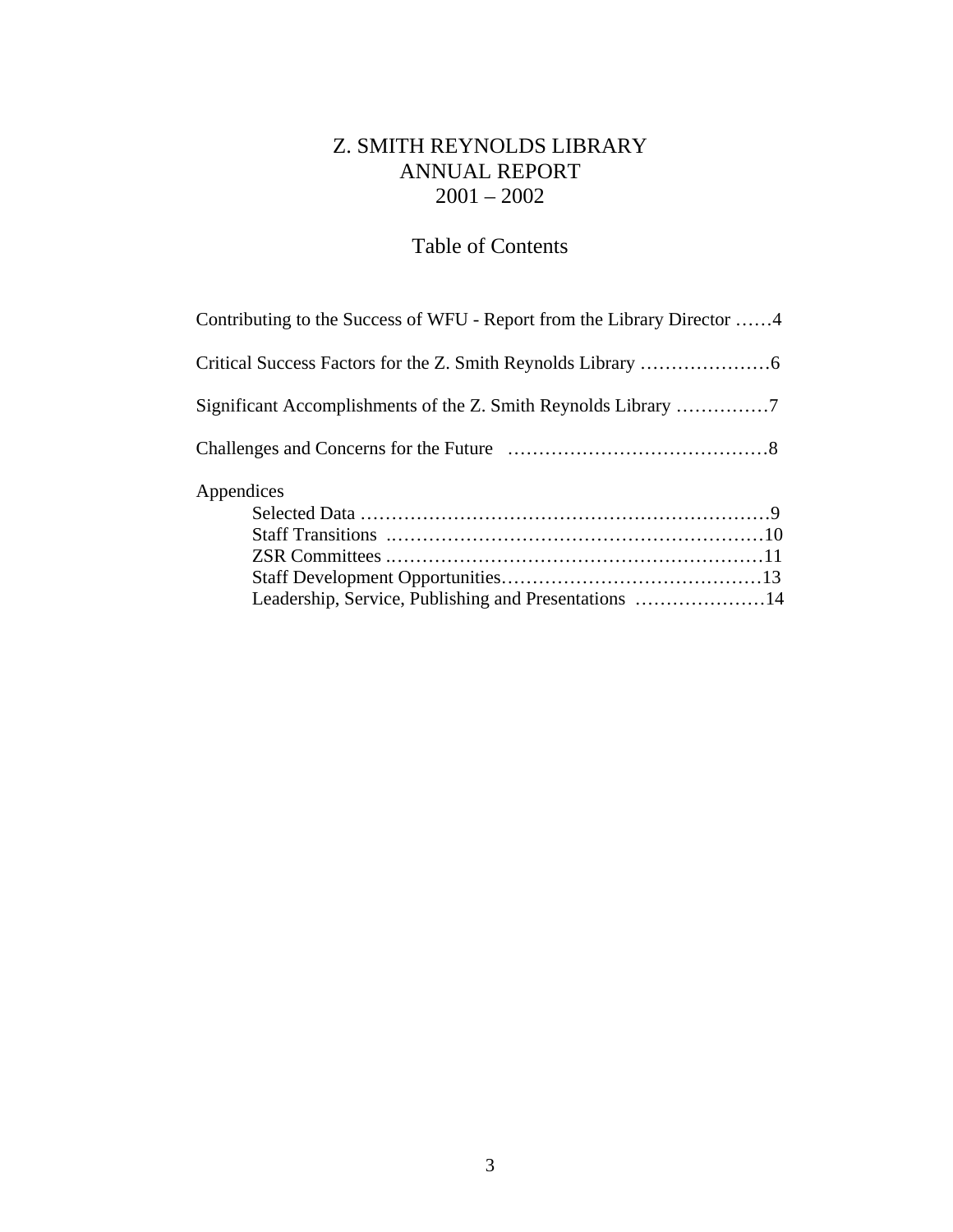# CONTRIBUTING TO THE SUCCESS OF WAKE FOREST UNIVERSITY: A REPORT FROM THE LIBRARY DIRECTOR

*The critical success factors that have been identified for the university all have correlations in the Reynolds Library!* 

### 1. Establish and maintain Wake Forest University's **point of difference**

In services, collections, and facilities we continue to be more responsive to students and more aware of their concerns than many other libraries. We do not charge fines, we offer free interlibrary loan, and we have created a ThinkPad desktop access point to our online catalog, our electronic databases and our electronic journals. We also provide, at the same access point, a way to make inquiries of the reference librarians and the library director. Our response time to these online requests is excellent. A clear point of difference may be found in the Senior Survey. Our students hold our library in far higher regard than their peers. This reflects the student-service focus of the library staff.

#### 2. Increase **academic excellence**

The library is a major contributor to academic excellence, by providing both the resources that support good research, and the instruction in their use. Through individual and group transactions, librarians prepare students for learning. Collection development supports the research needs of faculty as well. We continue to provide major scholarly resources in print, micro-formats, media and digital collections. Further, we provide the tools to enable seekers to locate those resources we do not have on site, and facilitate their access to these collections. Parenthetically, there are no academically distinguished universities that lack an outstanding library!

### 3. Increase **financial resources**

The library has relatively little freedom in increasing library resources, but this year it competed successfully for a grant to begin the digitization of the Wait papers, it secured the first gift toward preserving the architectural blueprints of the major campus buildings, and it has another grant proposal out at present. Through dialog with the University Advancement office, the library and its development needs expect to be featured in a brochure as part of the capital campaign. It must be mentioned that the library has worked very hard to stretch its financial resources through strategic alliances, a point which will be expanded below.

#### 4. Increase **marketing** and **visibility**

Like universities, libraries must actively market themselves. The pace of change in information creation and retrieval makes it all too easy for the academic community to fail to understand, and therefore fail to support and appreciate, what the library provides. University policies have actively discouraged the creation of newsletters, so the library developed an excellent users' guide for incoming students this year. The library also was reinstated to the new faculty orientation schedule when it was demonstrated that even faculty who had been here for years were unaware of some of the services offered! The library also had a rare and welcome opportunity this spring to present the outline of its strategic plan to the Trustees' Committee on the College. The Wait papers grant resulted in very positive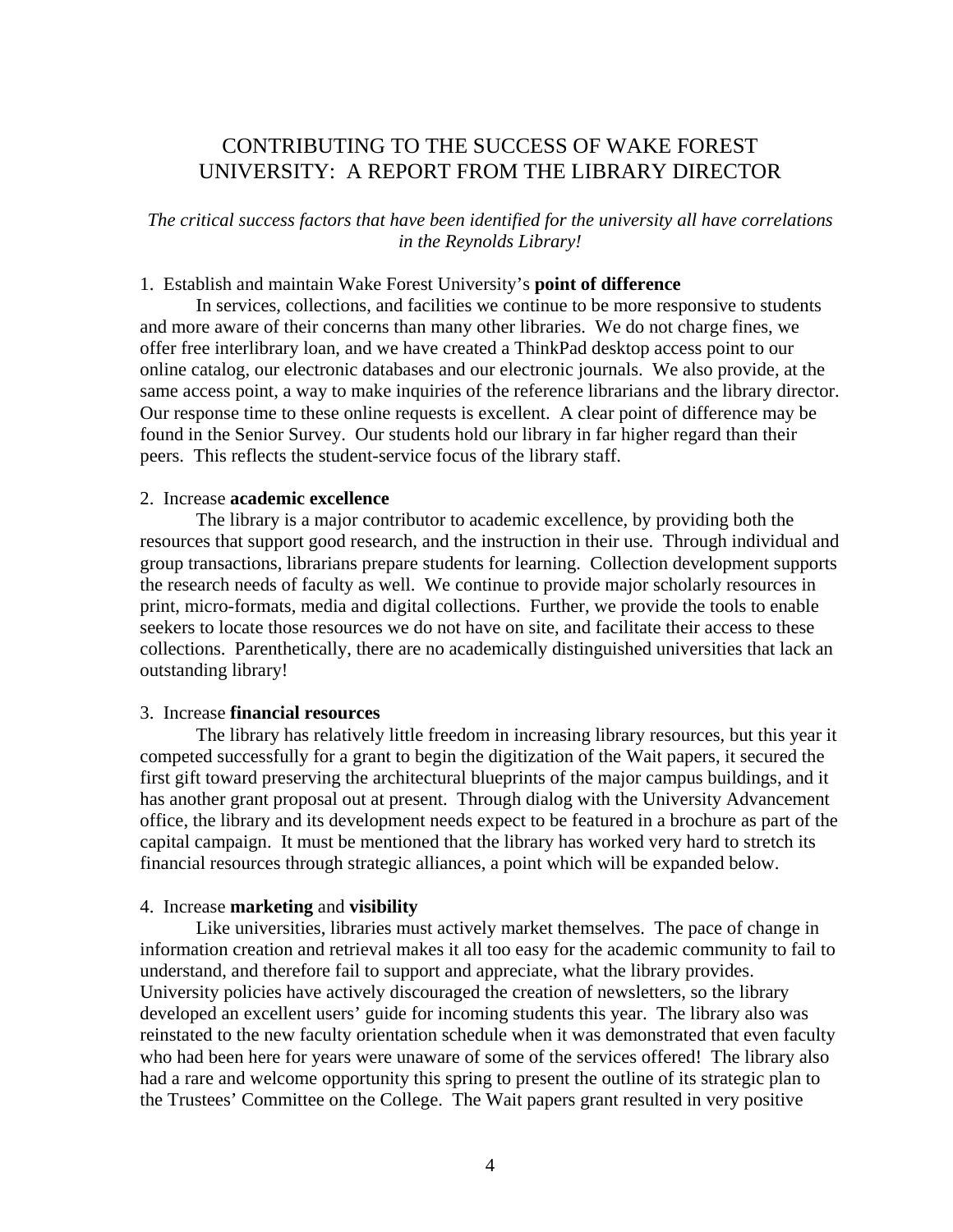press coverage in several papers throughout the region. In the wider world of academic libraries, library staff members continue to bring positive visibility to the university through presentations, publications, and professional association service at regional and national levels.

### 5. Stay at the forefront of **technology**

The library is an active partner and participant in all of the university's technology endeavors: the electronic theses and dissertations project, the implementation of Blackboard in the classroom, the training of undergraduate and graduate students in the use of their computers. Library staff members are engaged in digitization projects, and operate in a totally automated environment. We are as up-to-date in the creation, assessment and use of technologies, including multimedia, as most of our peers. We continue to explore improvements to our integrated library system as well.

### 6. Enhance **organizational effectiveness**

As part of the strategic planning process in the Reynolds Library, we have examined our structure and continue to pursue the elusive ideal. We participated this spring in a survey called LibQual+ to measure our effectiveness and will receive and analyze the results in August. We have also agreed to host a workshop designed to improve the project management skills of its attendees from the staff. In a rapidly changing information and resource environment, we are never able to ignore our internal operations. We are strengthening a culture of assessment that should keep us focusing on internal improvements.

### 7. Develop **strategic alliances**

This is an area in which the library excels, and perhaps is an example for the entire university to follow! We are part of alliances on campus, of course, especially with Information Systems to develop the software load and the guide to the ThinkPad each year, and to provide that all-important training. Externally however, is where we have done what would otherwise be impossible. Through our strategic alliances, we have reduced the cost of and increased the access to electronic journals, books and databases. These alliances include state, regional and national partners. We enjoy "free" ILL transactions from a host of universities and we offer Kudzu, a shared catalog. We also find it extremely useful to share information among ourselves. In some cases, alliances with vendors have brought about mutual benefit, and these too have been pursued.

# 8. Fully understand the implications of Wake Forest University's **heritage and ethical foundation.**

 The library has been very active in developing programs to help students recognize the ethical issues involved in plagiarism and the subtleties of copyright. Scholarly integrity depends on appropriate use and attribution of information, and librarians are in a unique position to guide and assist. The library's continuing efforts to collect and enhance access to University historical and archival materials reflect our understanding of the importance to preserve materials relevant to Wake Forest University's heritage.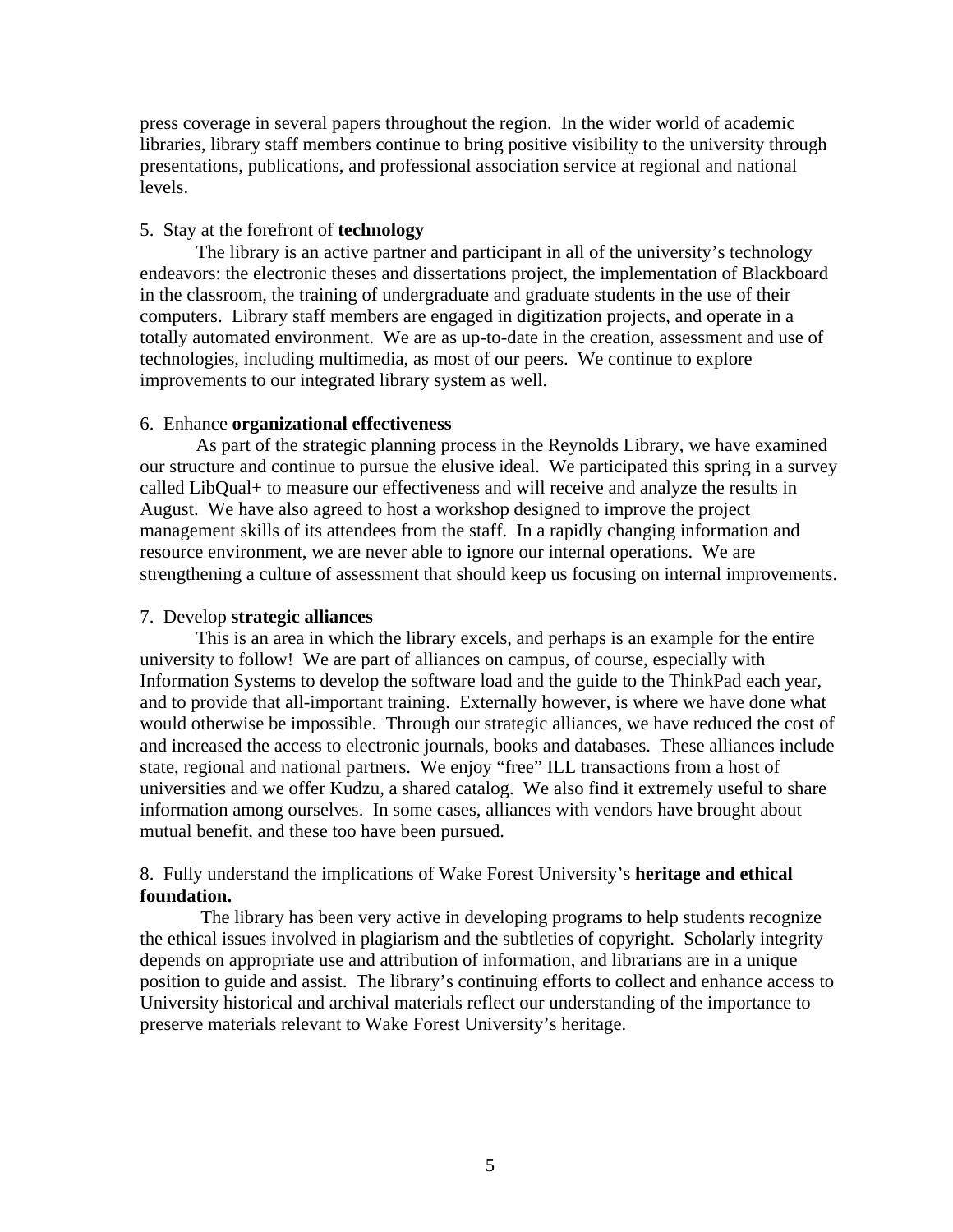# CRITICAL SUCCESS FACTORS FOR THE Z. SMITH REYNOLDS LIBRARY

*Central to our purpose and key to our success* 

- 1. Acquire, organize, preserve and provide excellent information resources in a variety of formats, including enhanced intellectual and physical access to them.
- 2. Provide highly regarded, responsive, timely, user-focused library services.
- 3. Teach and support students, faculty and staff in locating, evaluating and using information resources.
- 4. Lead the campus in innovative technology applications for academic and library endeavors.
- 5. Provide responsible fiscal stewardship of and increased funding for library collections, staffing and facilities.
- 6. Enhance organizational effectiveness of the library.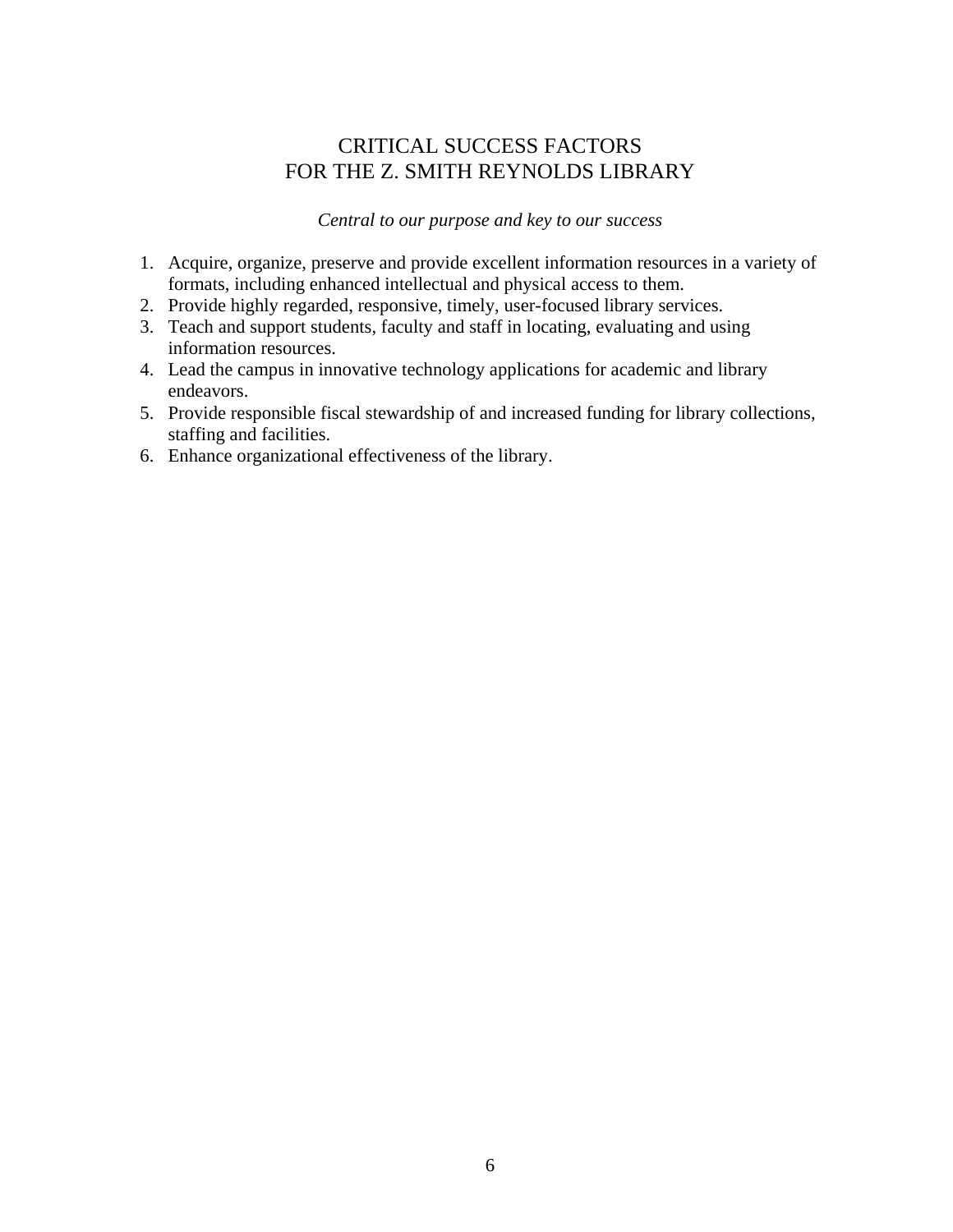# SIGNIFICANT ACCOMPLISHMENTS OF THE Z. SMITH REYNOLDS LIBRARY

*Providing exceptional academic support, far beyond the ordinary* 

# *Acquire, organize, preserve and provide access to excellent information resources*

- $\triangleright$  Secured deed of gift from Maya Angelou for the Angelou Film and Theatre Collection which totals more than 30 linear feet of manuscript and multimedia materials
- $\triangleright$  Transferred 15,000 items to offsite storage facility
- $\triangleright$  Instituted Electronic Thesis Distribution (ETD) Program with Graduate School and Carpenter Library
- $\triangleright$  Completed major shifting of collection and reorganization of stacks
- $\triangleright$  Archived electronic reserve materials
- $\triangleright$  Revised entire monograph approval purchasing plan
- $\triangleright$  Designed comprehensive collection weeding process

# *Provide highly regarded responsive, timely, user-focused library services.*

 $\triangleright$  Increased interlibrary loan lending by 23% and interlibrary loan borrowing by 9%

# *Teach and support students, faculty and staff in locating, evaluating and using information resources*

- $\triangleright$  Obtained faculty approval for library to offer Information Literacy credit course
- $\triangleright$  Created and distributed student guide to the library
- $\triangleright$  Increased use of Personal Research Session service

# *Lead the campus in innovative technology applications for academic and library endeavors*

- $\triangleright$  Digitized and developed database and public interface for Wait digital collection project
- ! Coordinated ZSR Library participation in Infomine, a national cooperative virtual library development project
- $\triangleright$  Developed enhanced database for managing electronic resources
- $\triangleright$  Configured scanning system for visually impaired patrons

# *Provide responsible fiscal stewardship of and increased funding for library resources*

- $\geq$  Secured \$25,000 in Library Services and Technology Act federal funding for digitizing the Samuel and Sarah Wait Collection
- $\triangleright$  Implemented printing cost recovery system
- $\triangleright$  Ensured optimal expenditure of operating, capital, and restricted funds

# *Enhance organizational effectiveness of library*

- $\triangleright$  Initiated comprehensive strategic planning process
- $\triangleright$  Completed LibQUAL+ 2002 national market survey of user satisfaction
- $\triangleright$  Recruited for and filled three out of four professional vacancies
- $\triangleright$  Provided staff development opportunities to all library staff members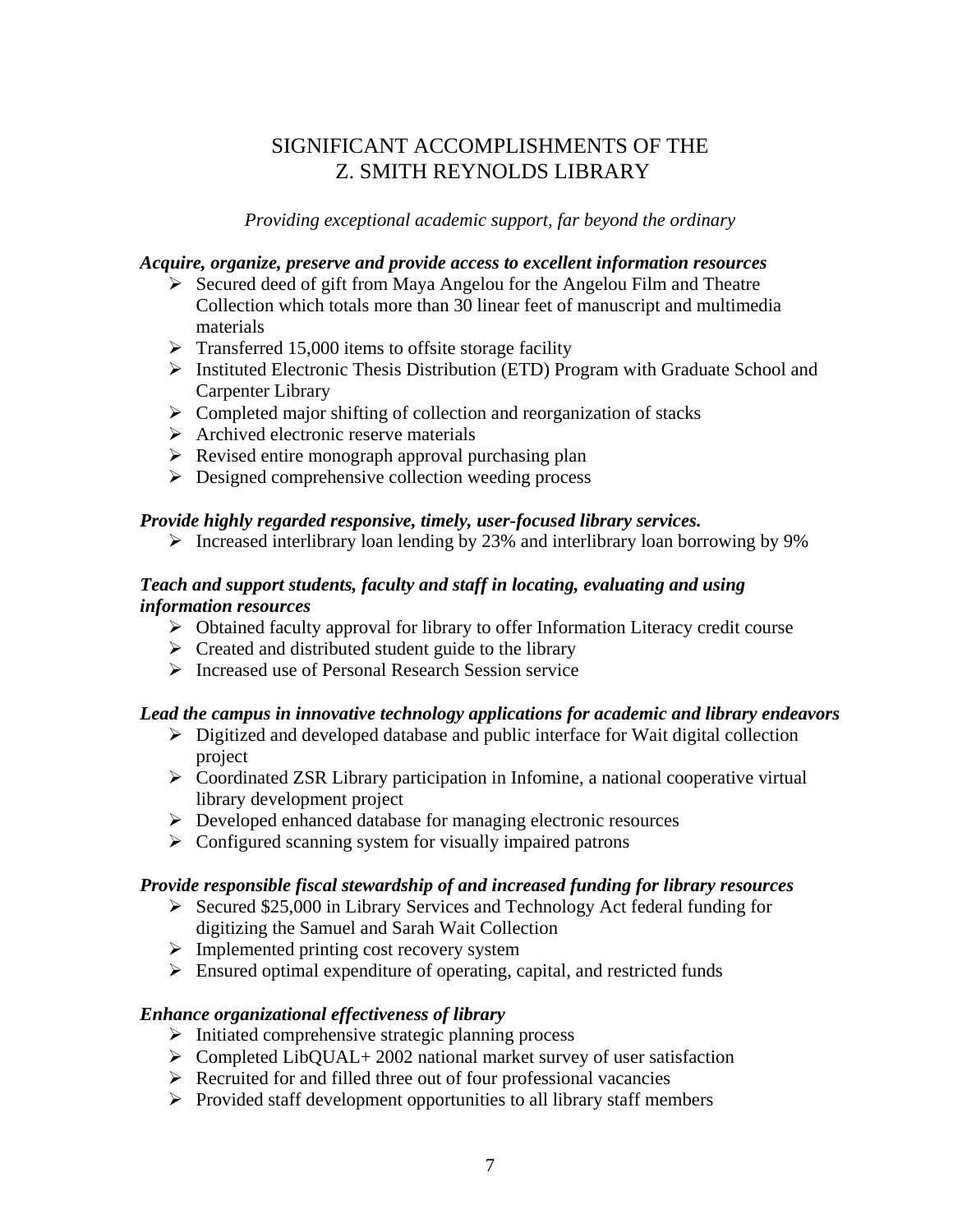# CHALLENGES AND CONCERNS FOR THE FUTURE

# *Realities to recognize and consider in planning*

# *Acquire, organize, preserve and provide access to excellent information resources*

- $\triangleright$  Removal of electronic government information, post 9/11
- ♦ Lack of collections space; continued and increasing expense of offsite storage
- ♦ Cutting serials in response to no growth budget without compromising support to the quality of academics
- ♦ Lack of budget for Divinity School support
- ♦ Risks to collections due to inconsistent humidity and temperature
- ♦ Impact of weeding and inventory projects on workload

# *Provide highly regarded responsive, timely, user-focused library services*

♦ Inadequate safety and security measures in facility

# *Teach and support students, faculty and staff in locating, evaluating and using information resources*

- $\triangleright$  Increased workload of information literacy credit course
- $\triangleright$  Impact of absence of two librarians throughout Fall 2002
- ♦ Lack of librarian for Divinity School

# *Lead the campus in innovative technology applications for academic and library endeavors*

- $\triangleright$  Insecure environment exposing network and applications to viruses and other risks
- $\triangleright$  Ever-changing vendor technologies
- $\triangleright$  Online access for satellite libraries
- ♦ Technology refreshment is not guaranteed

# *Provide responsible fiscal stewardship of and increase funding for library resources*

- $\triangleright$  Unknown intentions of North Carolina Baptists to extend funding to Baptist Collection
- ♦ Long-term effects of stagnant and inadequate budgets on collections
- ♦ Inadequate salaries
- ♦ Insufficient funding for preservation of University Archives materials

# *Enhance organizational effectiveness of library*

- $\triangleright$  Pending retirements
- ♦ Weak applicant pools, especially for professional positions
	- ♦ *Indicates challenges and concerns that continue from the previous year.*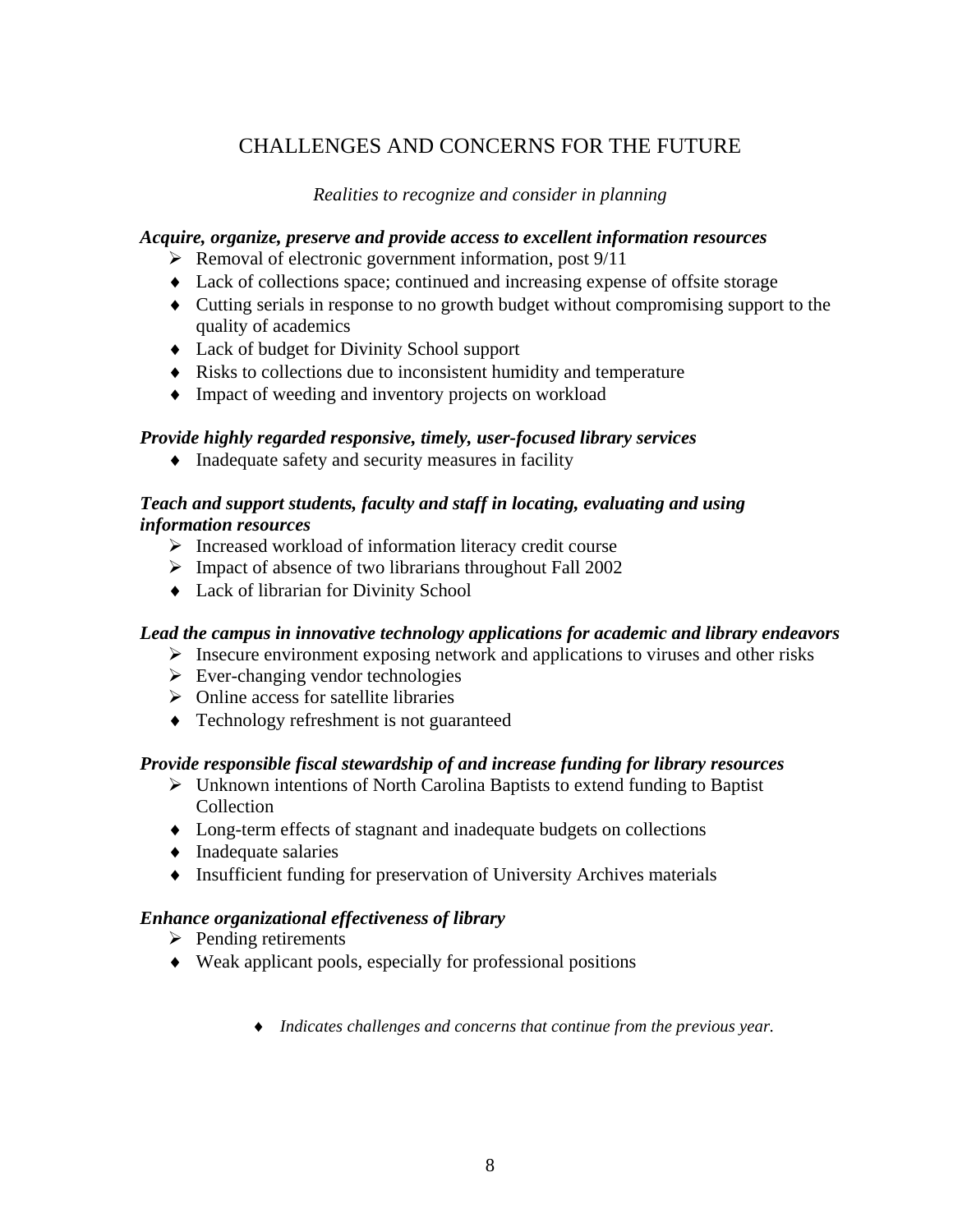Appendix 1

# SELECTED DATA FOR FY 2002

| Resources                                    |               |                          |
|----------------------------------------------|---------------|--------------------------|
| Library Volumes                              | 1,366,338     | 2% increase from FY 01   |
| <b>Serials Titles</b>                        | 7,378         | 1% decrease from FY 01   |
| Professional staff                           | <b>27 FTE</b> | 4% increase from FY 01   |
| <b>Support Staff</b>                         | <b>27 FTE</b> | 7% decrease from FY 01   |
| <b>Services</b>                              |               |                          |
| Hours staffed per week                       | 98            | no change                |
| Circulation                                  | 94,568        | .5% decrease from FY 01  |
| <b>Interlibrary Loans Provided</b>           | 3,354         | 23% increase from FY 01  |
| <b>Interlibrary Loans Borrowed</b>           | 5,289         | 9% increase from FY 01   |
| Electronic Resources Access 464,816 searches |               | 9% decrease from FY 01   |
| Expenditures                                 |               |                          |
| Library Materials                            | \$3,174,144   | 5% increase from FY 01   |
| <b>Electronic Resources</b>                  | \$ 596,469    | 12% increase from FY 01  |
| <b>Salaries</b>                              | \$2,152,456   | 3.6% increase from FY 01 |
| <b>Total Library Expenditures</b>            | \$6,156,125   | 9.4% increase from FY 01 |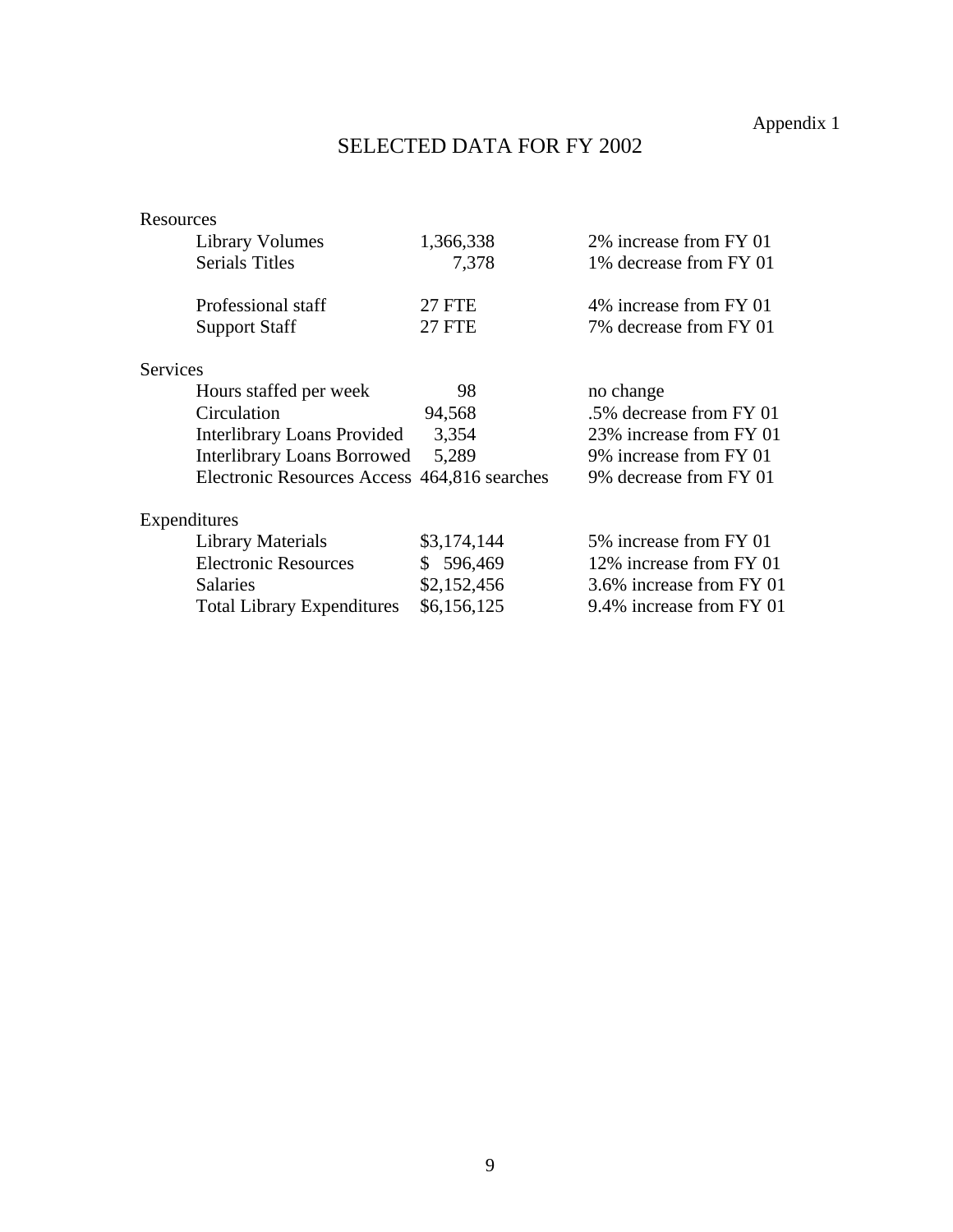# STAFF TRANSITIONS

# *Left the University*

- 11/01 Kathryn Milam, Library Assistant III, to St. Paul's Episcopal Church
- 12/01 Sherry Durren, Science Reference Librarian, to Gwinnett University Center, Atlanta, **GA**
- 1/02 Lanie Williamson, Serials Cataloger, to Samford University, Birmingham, AL

# *New Hire*

7/01 Lisa Persinger, Special Collections Librarian

# *Promotions*

- 10/01 Scott Adair, from Library Technician III to Circulation Manager
- 4/02 Kaeley McMahan, from Library Assistant I to Library Assistant III

# *Retirement*

7/01 Isabel Zuber, Circulation Manager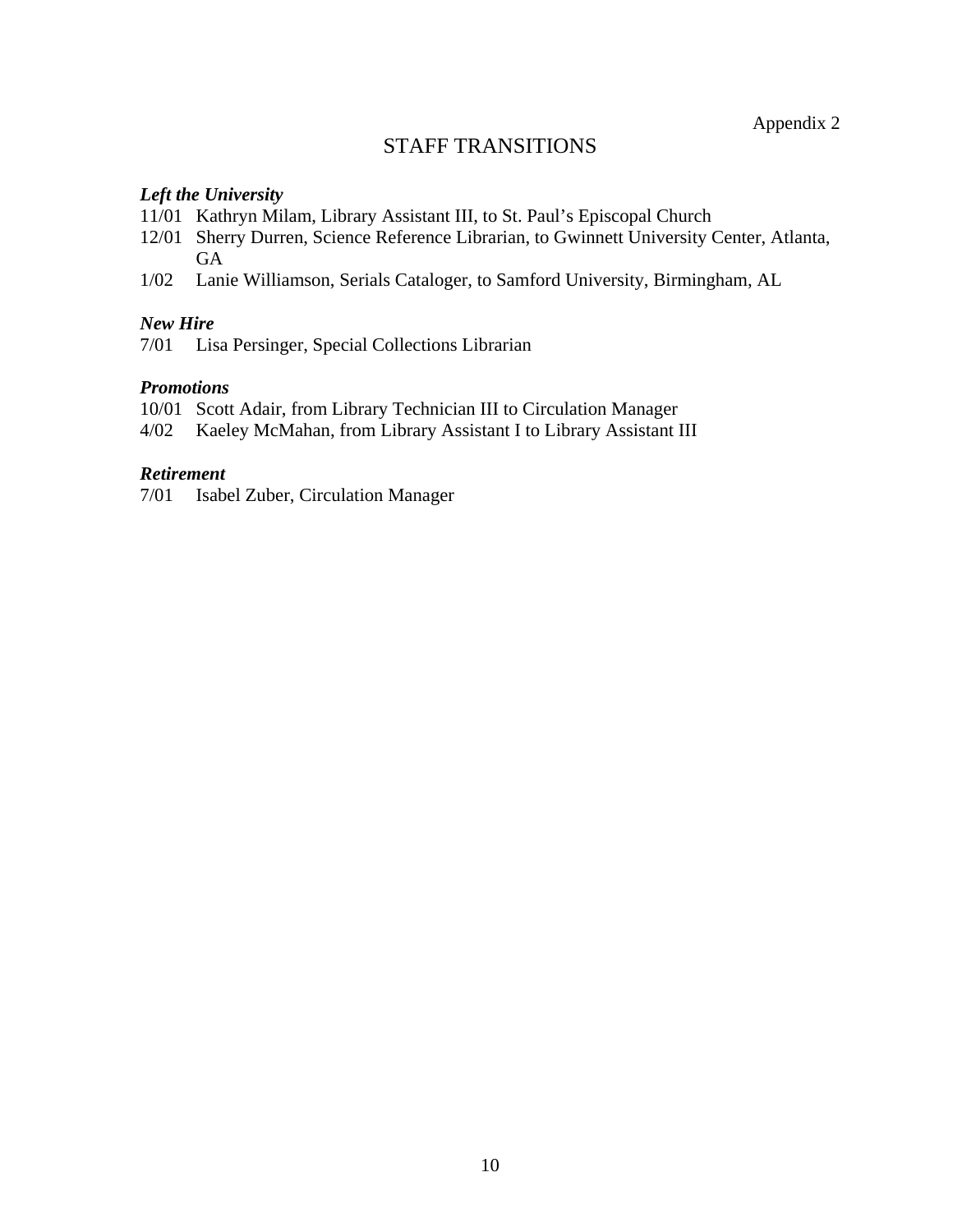Appendix 3

# Z. SMITH REYNOLDS LIBRARY COMMITTEES

### *Administrative Council Department Heads Strategic Planning*

Wanda Brown Scott Adair Scott Adair Jill Carraway Wanda Brown Wanda Brown Mary Horton **Jill Carraway** Jill Carraway Jill Carraway Elen Knott Mary Horton Mary Horton Mary Horton Debbie Lambert Elen Knott Elen Knott Susan Smith Sharon Snow Debbie Lambert Sharon Snow Roz Tedford Elisabeth Leonard Angela Wilson Leslie McCall

### *Disaster Preparedness Tech Team Liaisons* Peter Romanov

Erik Mitchell Mary Horton Kristen Morgan Kristen Morgan Lisa Persinger Megan Mulder

Peter Romanov, Chair Mary Reeves, Chair Craig Fansler, Chair Elise Anderson Bill Burger Charles Bombeld Linda Early Chris Burris Elen Knott Mary Lib Slate Bobbie Collins Kaeley McMahan Linda Sykes Cristina Yu Giz Womack

Susan Smith Erik Mitchell

Daugman Debbie Lambert Charles Bombeld Renate Evans Carolyn McCallum Julia Bradford Debbie Lambert Kaeley McMahan Craig Fansler Megan Mulder Tim Mitchell Julia Winfrey Linda Sykes Megan Mulder

Craig Fansler, Chair **Susan Smith, Chair** Susan Smith Carol Cramer Wanda Brown Sharon Snow Patrick Ferrell Carol Cramer Linda Sykes Leslie McCall Craig Fansler Roz Tedford

#### *Employee Recognition Employee Orientation Exhibits*

#### *Inventory Planning Measures & Assessment Offsite Storage*

Mary Horton, Chair **Debbie Lambert, Chair** Mary Horton, Chair Scott Adair Scott Adair Scott Adair Wanda Brown Prentice Armstrong Wanda Brown Patrick Ferrell **Iulia Bradford** Jill Carraway Medra Justis Jill Carraway Renate Evans Erik Mitchell Elisabeth Leonard Patrick Ferrell Tim Mitchell Giz Womack Elen Knott

#### *Publications Staff Development Signage*

Rhoda Channing, Chair Erik Mitchell, Chair Rhoda Channing, Chair Lisa Persinger

Ellen Gardiner, Chair Angela Wilson, Chair Scott Adair, Chair Ellen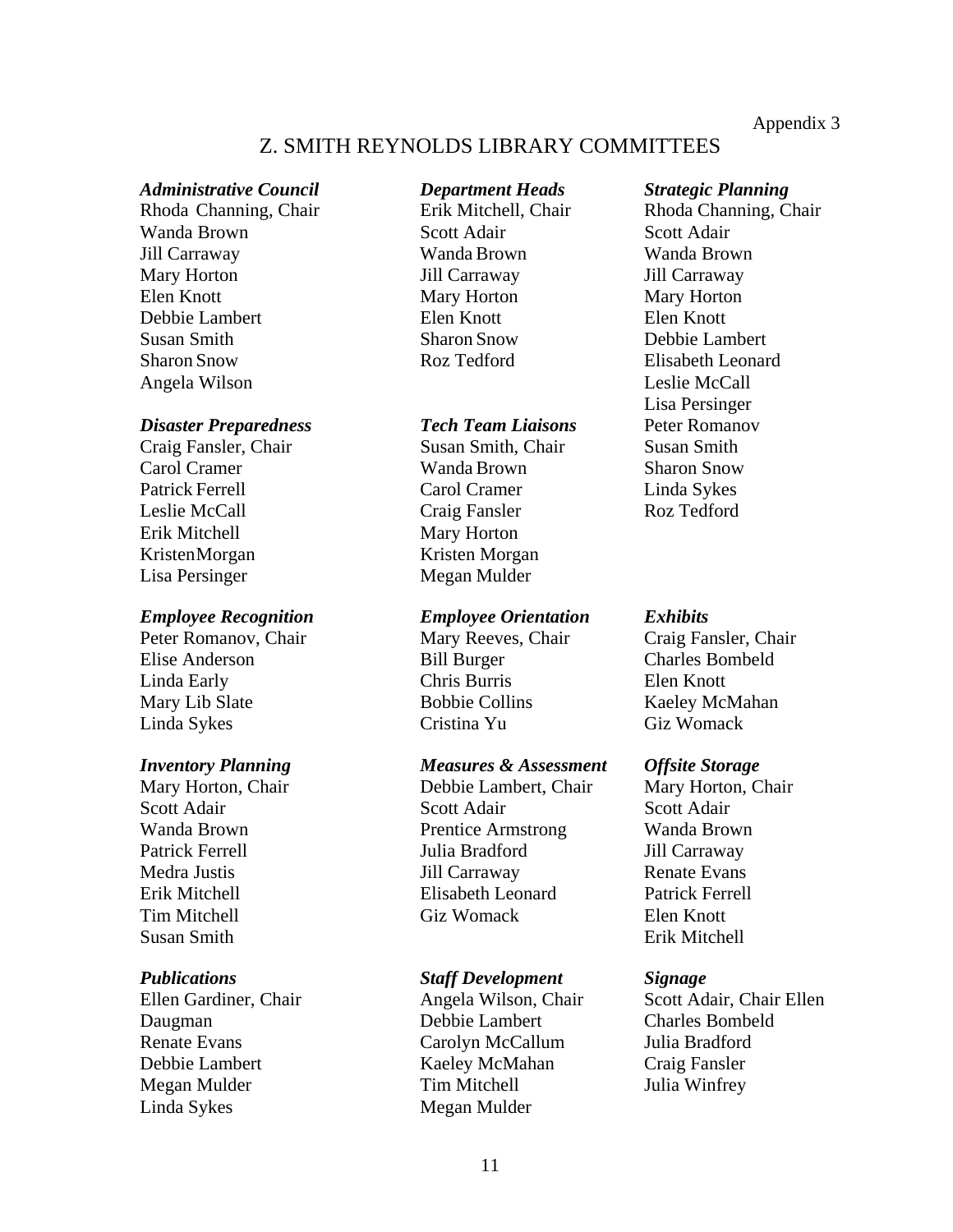*United Way Campaign Coordinator* Patrick Ferrell

*NC Live Training Representative* Susan Smith

*Library Staff Association Kitchen* Craig Fansler, President. Erik Mitchell, VP/Pres. Elect Carol Cramer Kaeley McMahan, Secretary Doris Jones Tim Mitchell, Treasurer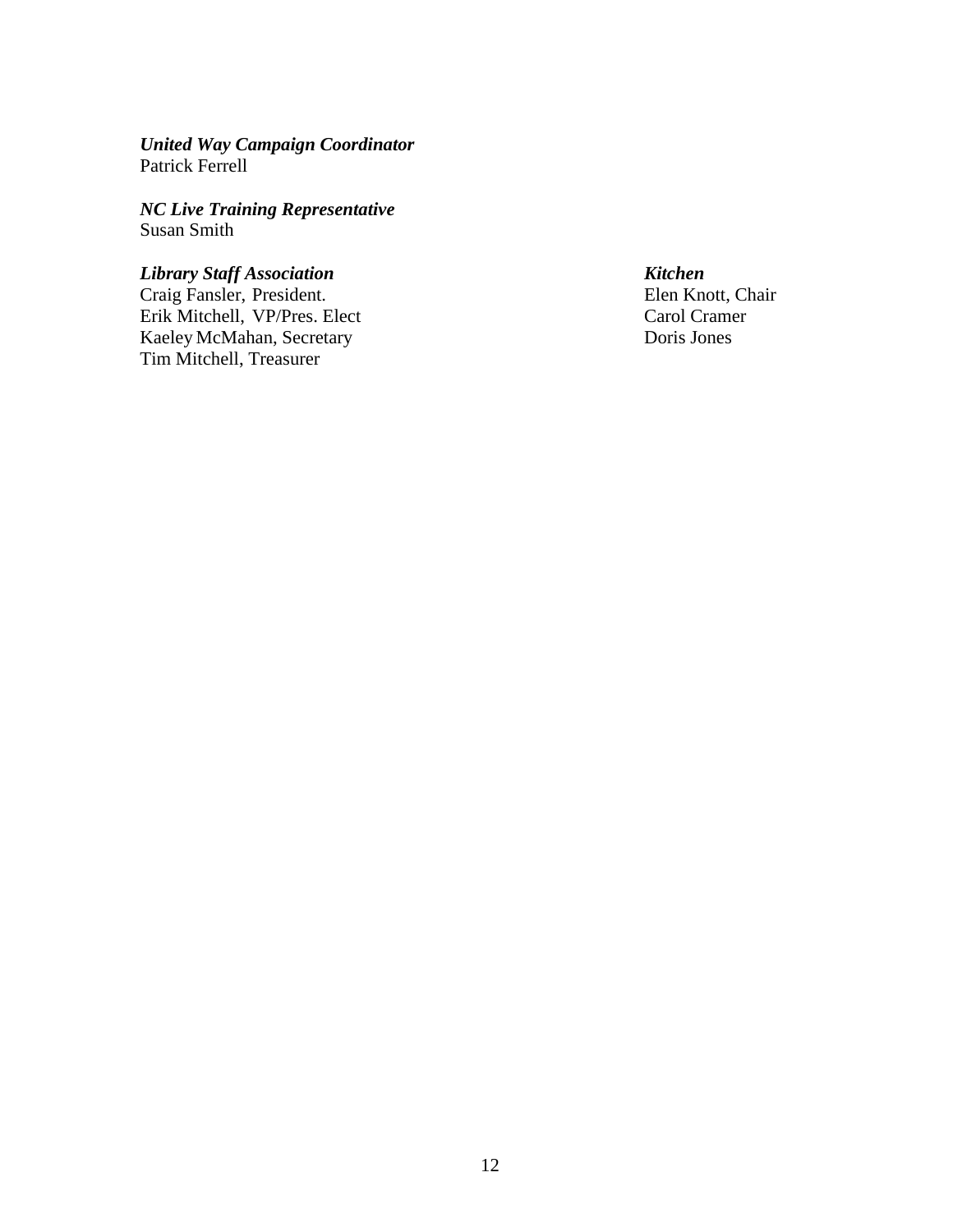# STAFF DEVELOPMENT OPPORTUNITIES

The Z. Smith Reynolds Library continues to provide a wide array of staff development opportunities, thanks to the work of its Staff Development Committee. The Library's Staff Development Program can be characterized as holistic in that it addresses development needs and interests ranging from technology to health and fitness to art appreciation. The committee organizes and sponsors activities based on recommendations from the entire staff. Presenters include library staff members, university personnel and campus faculty members. External community and library experts lead some of the workshops. The success of the staff development program is reflected by 100% of the library staff participating in at least one activity during FY 2002. In addition to the committee-sponsored programs listed here, the ZSR staff benefit from reports given by colleagues who attend conferences and seminars. Candidates for professional positions also provide learning opportunities through their presentations on the future of academic library resources and services.

# *Computing Skills*

Backing Up Your Data, *by Giz Womack* Viruses – How to Protect Yourself, *by Giz Womack* Windows 98 Tips & Tricks, *by Rosalind Tedford and Giz Womack* MS Publisher, *by Rosalind Tedford* Microsoft Excel, *by Giz Womack* Introduction to Dreamweaver, *by Giz Womack*

# *Cultural Connections*

Book Discussion Lunch Bunch, *by Isabel Zuber*  Reynolda House Tour, *by Kate Bell* Art in the ZSR Library, *by Kathryn McHenry* Discovery of Cuba: A Visual Account of Paradise In Flux, *by Bill Burger* Tree Identification on the Wake Forest Campus, *by David Davis*

# *Health, Wellness, and Personal Development*

Health and Exercise Sciences Exercise Demonstration, *by Marcille Sexton* Heart Healthy - Healthy Heart Screening, *by HealthBuilders Wellness Program* Money Management, *by Deborah Womack, Cooperative Extension Services*

# *Resources, Services and Technology in Libraries*

Insurance and Risk Management, *by SOLINET*  Recruitment @ Your Library, *by American Library Association* Information Literacy, *by SOLINET* Serial Holdings Format, *by SOLINET*

# *University Policies, Programs and Updates*

FMLA, Short Term Disability and Long Term Disability, *by Angela Duncan* Professional Center Library Tour, *by Maureen Eggert*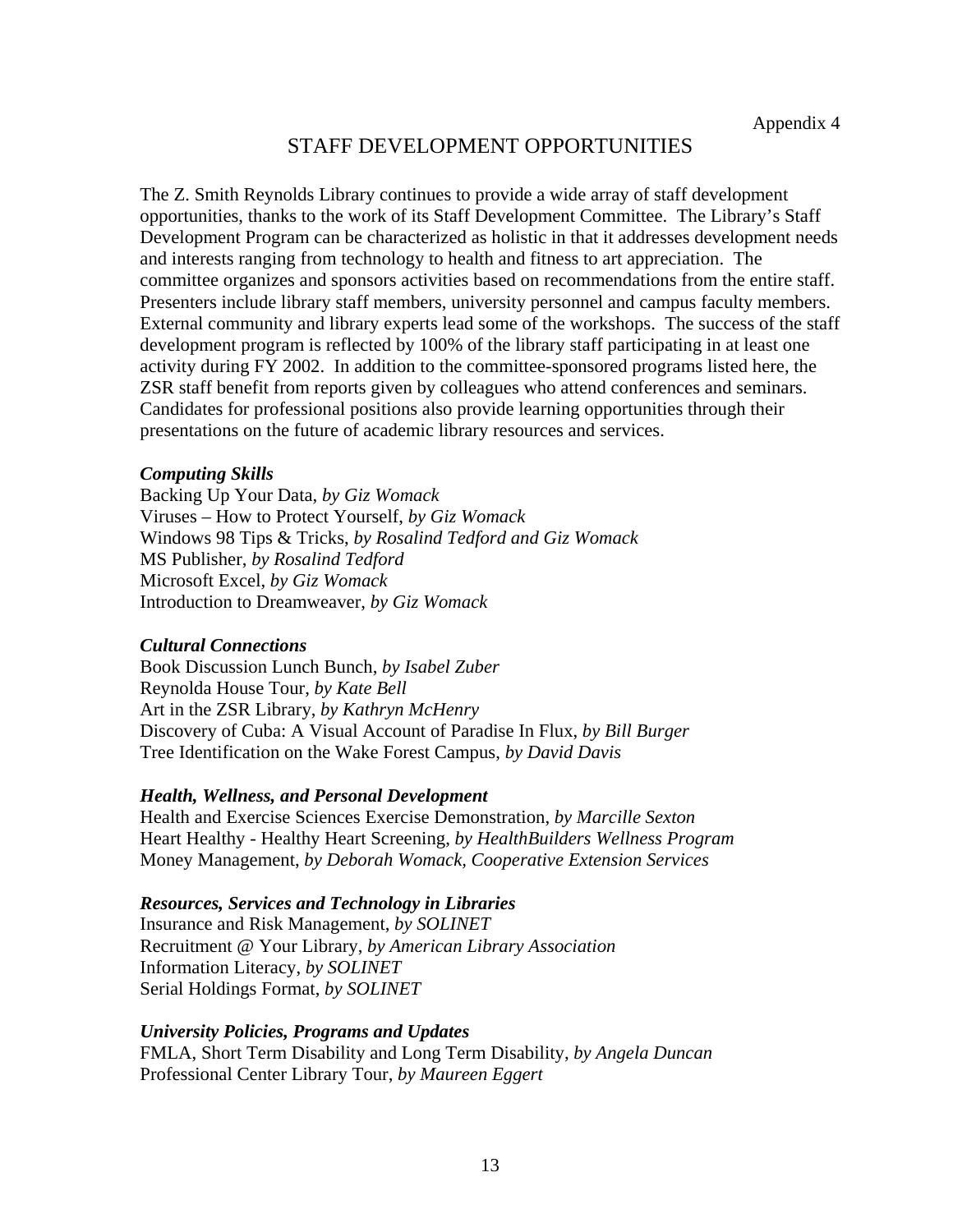# LEADERSHIP, SERVICE, PUBLISHING AND MORE

Staff members of the Z. Smith Reynolds Library share their talents, expertise and commitment with the University, the community at large, and the library profession. As representatives of Wake Forest University, the library staff members reflect its excellence and values.

*Leadership: a point of difference. Beyond membership status, ZSR staff members serve in leadership roles for associations and organizations.* 

*Wanda Brown:* American Library Association/Association for Library Collections & Technical Services, The Role of the Professional in Academic Technical Services Discussion Group, Vice Chair/Chair Elect; ALA/Black Caucus, Executive Board Member; North Carolina Library Association/Library Administration and Management Section, Executive Board

*Christian Burris:* North Carolina Library Association/North Carolina Library Paraprofessional Association, Secretary

*Jill Carraway:* North Carolina Independent Colleges and University (NCICU), Library Purchasing Committee, Chair

*Rhoda Channing:* SOLINET, Immediate Past Chair; OCLC Members' Council; American Library Association/Association of College and Research Libraries, Co-Chair of the Roundtables Committee for the Charlotte 2003 conference; State Historical Records Advisory Board; NC LIVE Librarians Working Group; NC Live Publicity Advisory Committee, Chair

*Craig Fansler:* North Carolina Preservation Consortium, Board Member

*Mary Horton:* American Library Association/Government Documents Roundtable, Secretary; Phi Beta Kappa - Epsilon Chapter, Wake Forest University, Vice-President/President-Elect

*Deborah Lambert:* American Library Association/Library Administration and Management Association, Measurement, Assessment, and Evaluation Section – Pre-conference Planning Committee, Co-Chair; North Carolina Library Association/Library Administration and Management Section, Personnel and Staff Development Interest Group, Chair; SOLINET, Training Advisory Group

*Elisabeth Leonard:* North Carolina Library Association, Executive Board; NCLA/ Leadership Institute Committee, Co-Chair

*Erik Mitchell:* Voyager Users Group, Media Scheduling Enhancement Subcommittee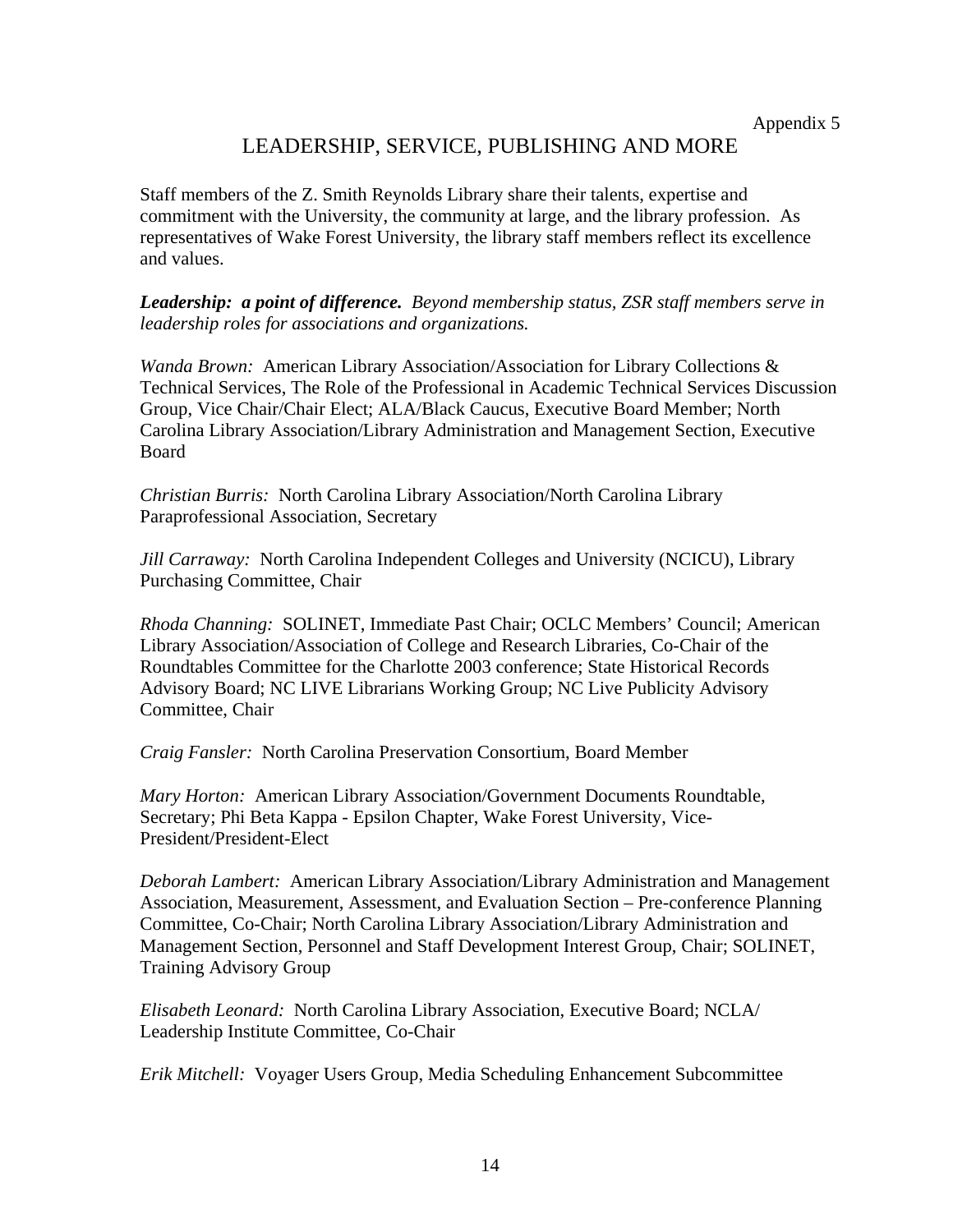*Lisa Persinger:* Society of North Carolina Archivists, Planning Committee

*Susan Smith:* North Carolina Library Association/Technology and Trends Roundtable, Chair; NCLA Executive Board; Endeavor Systems, Image Server Enhancement Subcommittee; Infomine Development Team, Managing Editor

*Linda Sykes:* North Carolina Library Association/North Carolina Library Paraprofessional Association, Treasurer

*Rosalind Tedford:* North Carolina Library Association/Technology and Trends Round Table, Liaison to NC Libraries; Consortium of College and University Media Centers (CCUMC), Editorial Board (Reviews Editor) for Media Review

*Cristina Yu:* 3rd Annual North Carolina Interlibrary Loan Walk-in Workshop at North Carolina State University, Coordinator

*Service to the University: strategic alliances. ZSR contributes to university initiatives through partnerships on campus.* 

*Elise Anderson:* Faculty ThinkPad Distribution and Training

*William Burger:* WFU Divinity School cultural experience to Cuba, Photographer, videographer, virtual reality producer; WFDD Fund Raising Volunteer

*Jill Carraway:* Watkins Continuation Committee; Divinity School American Theological Society (ATS) Readiness for Candidacy Study: Learning, Teaching, and Research, Theological Scholarship and Faculty Committee

*Rhoda Channing:* University Senate, Secretary; Committee on Information Technology; Library Advisory Committee; Academic Planning Committee; Executive Council; WFDD Fund Raising Volunteer

*Carol Cramer*: Faculty ThinkPad Distribution and Training

*Ellen Daugman:* Information Literacy Course Development Team

*Linda Early:* Jordan Theatre Scholarship Committee

*Craig Fansler:* Parking Appeals Officer; Wake Forest 50<sup>th</sup> Anniversary of the Winston-Salem Campus Groundbreaking Exhibit

*Patrick Ferrell:* Library Coordinator for United Way Campaign; WFDD Fund Raising Volunteer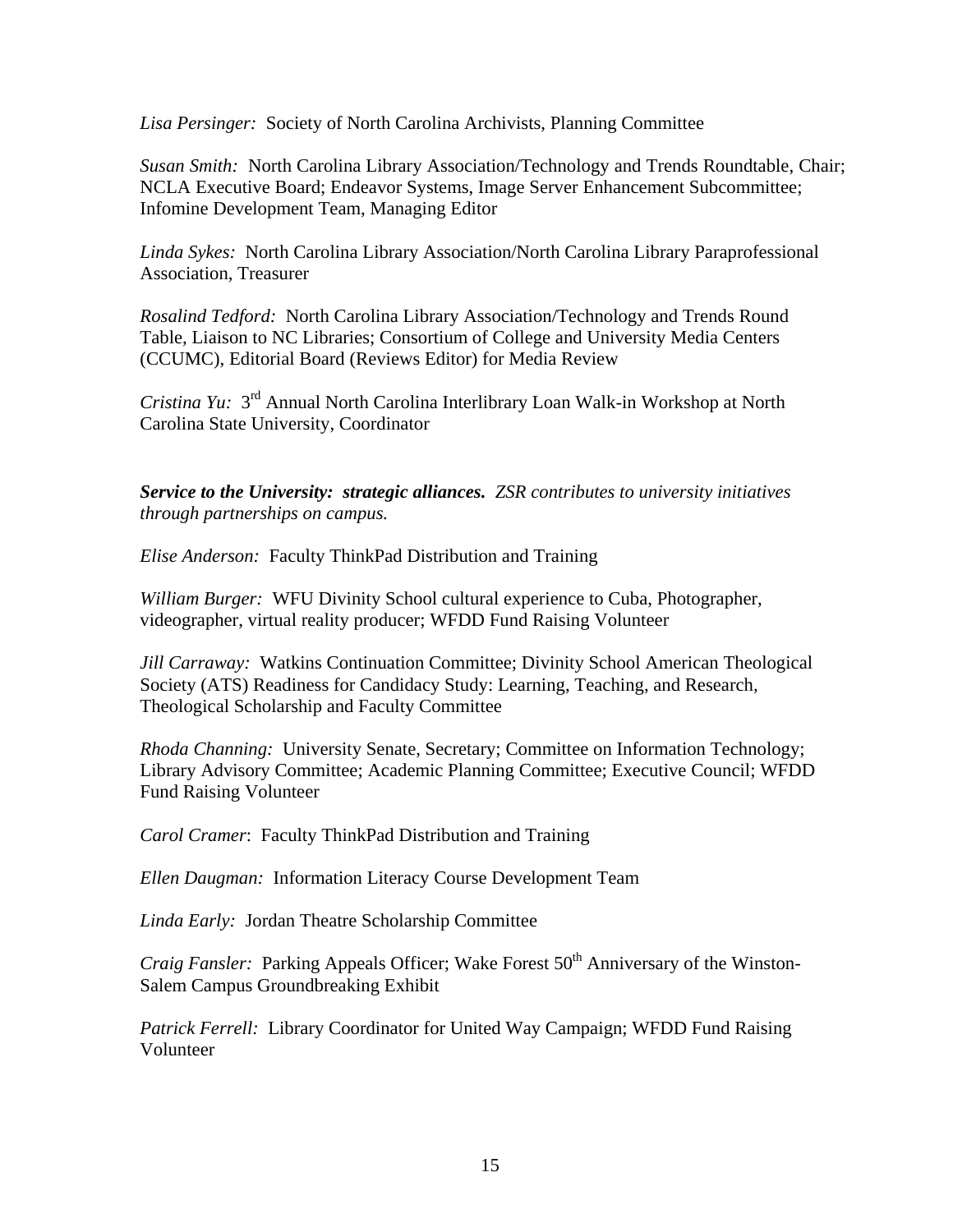*Ellen Gardiner:* Babcock School's 6<sup>th</sup> Annual Lessons in Leadership Series Teleconference, Registration Worker; NC Writing Project, Co-Director

*Mary Horton:* Phi Beta Kappa, Epsilon Chapter, Vice-President/President-Elect; Faculty ThinkPad Distribution and Training; Faculty Blackboard Training; Other Faculty Technology Training; Lower Division Advisor

*Elen Knott:* Recycling Leader

*Deborah Lambert:* Human Resources Policies Advisory Group; Human Resources Training Advisory Committee; Human Resources Student Employment Committee; START Presenter; ThinkPad Training Task Force

*Carolyn McCallum:* Faculty ThinkPad Distribution and Training; Faculty Blackboard **Training** 

*Lisa Persinger:* WFDD Fund Raising Volunteer

*Peter Romanov:* WFDD Fund Raising Volunteer; Irish Festival Volunteer

*Susan Smith:* Electronic Thesis Distribution (ETD) Project Team; ThinkPad Project Committee; Training Task Force; Voyager Technical Working Group; WFDD Fund Raising Volunteer

*Sharon Snow:* Divinity School Accreditation Committee on Library & Information Resources, Student Recruitment, Admissions Services & Placement, Institutional Integrity (interdisciplinary activities)

*Rosalind Tedford:* Training Task Force Chair; ThinkPad Orientation Project Manager; Faculty ThinkPad Distribution Trainer; Blackboard Training and Support; Culpeper program Dreamweaver training for Faculty; CompaQ IPAQ Trainer for students in Dr. Tarte's French 153 class; Lower Division Advising Committee; WIN3 Focus Group Participant; WindowsXP/Windows2000 Project Committee; ThinkPad Load Team; Technology Guide Committee; Academic Adviser; University Representative to the Learning Technology Consortium; Affinity Group Leader (course management systems) for the IBM ThinkTank conference; Consultant to Culpeper Grant recipients on multimedia products and support for their projects; Hosted the Parents Reception during ThinkPad distribution for new students; Served on panel hosted by Information Systems Technology Outreach department for Non Profits and WinstonNet; Served as an Alumni Mentor to Dr. David Brown's FYS; Mentored a Freshman STAR for IS Student Programs, Fall 2001; Served at the late-night student breakfast May, 2002; WFDD Spring Fund Raising Volunteer

*Angela Wilson:* Information Literacy Course Development Team; Babcock School's 6<sup>th</sup> Annual Lessons in Leadership Series Teleconference, Registration Worker

*Julia Winfrey:* Chinese New Year Festival Volunteer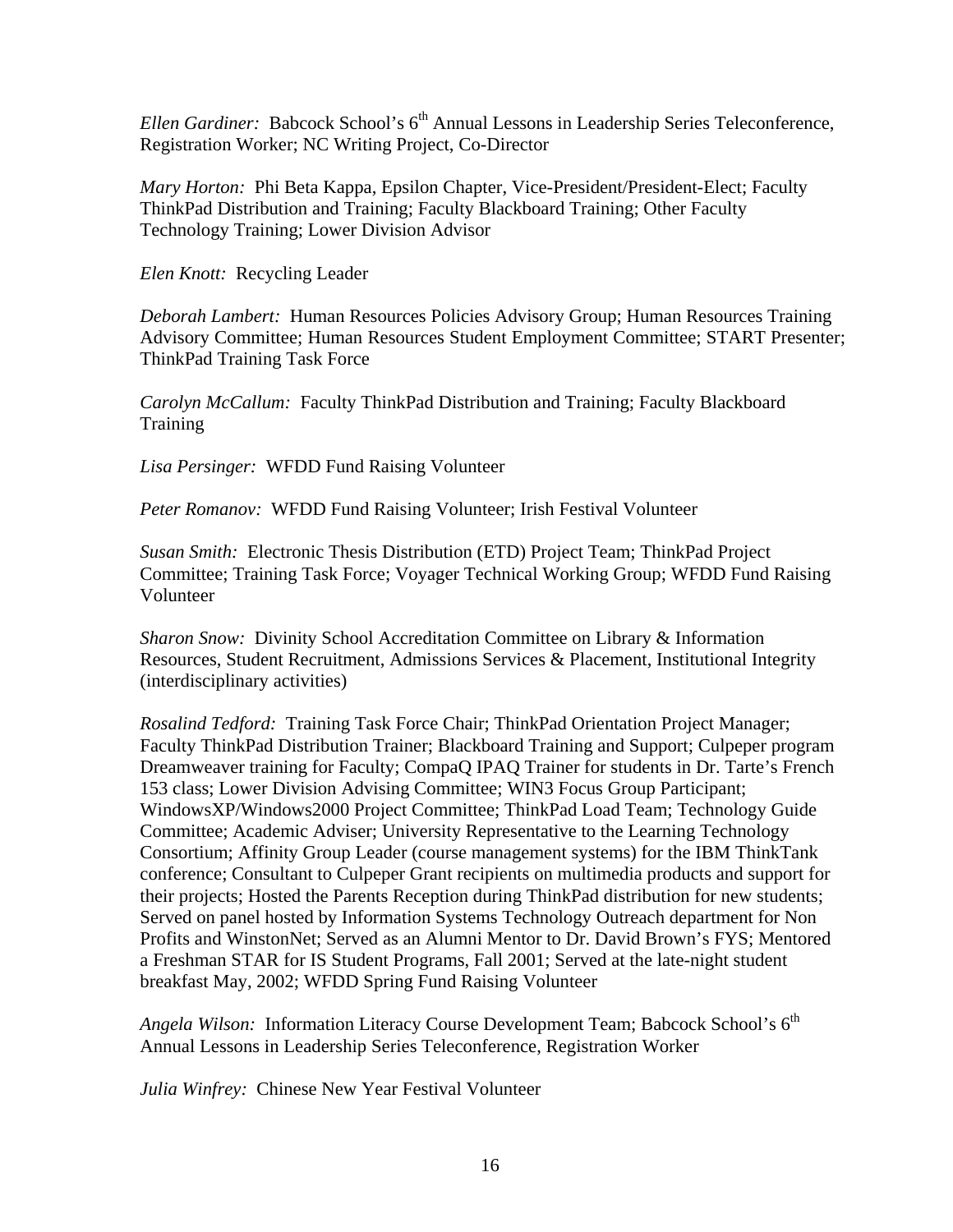*H. David "Giz" Womack:* University Senate, Senator; Training Task Force; ThinkPad Orientation Project; Blackboard Course Management System Trainer; ThinkPad Load Team; Technology Guide Committee; Co-taught First Year Seminar Fall 2001 "Economist Way of Thinking and NCAA Basketball" with Dr. David G. Brown; Affinity Group Leader for the IBM ThinkTank conference, Summer, 2001; Assisted in Hosting the Parent's Reception during ThinkPad distribution for new students; Served at late-night student breakfast; WFDD Fund Raising Volunteer

*Cristina Yu:* Chinese New Year Festival, Planner and Coordinator

*Service to the Community: heritage and ethical foundations. Staff members of ZSR embody Pro Humanitate, recognizing their social and civic responsibilities.* 

*Elise Anderson:* Winston-Salem primary and general elections, Poll worker; Victory in Partnership (VIP) program at Cook Elementary School, Volunteer; Community Roots Day, Stratford Road tree planting project,; Winston-Salem/Forsyth County Schools ThinkPad Distribution Trainer

*Prentice Armstrong:* Director, Zion-Campbell AME Church Young Adult Choir

*Wanda Brown:* Victory in Partnership (VIP) program at Cook Elementary School, Volunteer

*William Burger:* Just Plain Folks (music industry resource), Triad Regional Chapter Coordinator and Outreach Coordinator; TAXI (music marketing resource); Winston-Salem/Forsyth County School System ThinkPad Distribution Trainer

*Rhoda Channing:* United Way Leadership Circle; Consultant/External Reviewer to American University, Beirut

*Ellen Daugman:* Jefferson Elementary School Volunteer; Red Cross Blood Drive

*Linda Early:* Clemmons Presbyterian Church, Visiting Steward

*Craig Fansler:* Sit-in Marker Re-dedication, Winston-Salem

*Doris Jones:* Girl Scout #486 Troop Leader; Girl Scout Service Unit #42 Coordinator

*Elen Knott:* Community Zoning Advocate

*Carolyn McCallum:* Winston-Salem/Forsyth County School System ThinkPad Distribution Trainer

*Erik Mitchell:* Winston-Salem/Forsyth County School System ThinkPad Distribution Trainer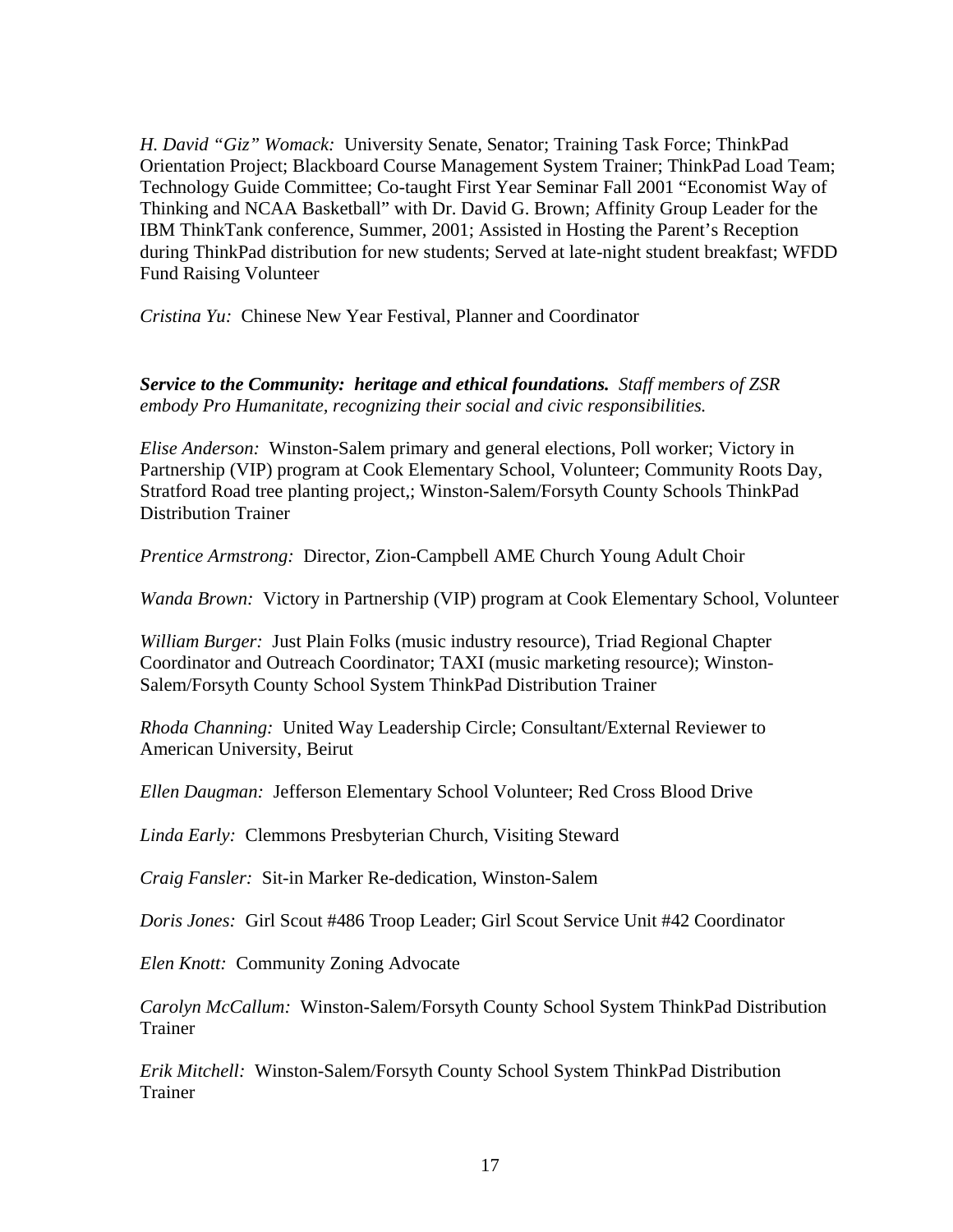*Timothy Mitchell:* Winston-Salem/Forsyth County School System ThinkPad Distribution Trainer

*Peter Romanov:* Triad International Reading Service for the Blind, Reader

*Mary M. Slate:* UNCG Alumni "Lend a Hand" Community Project; Race for the Cure

*Susan Smith:* LSTA Internet Infrastructure Grant Applications, Peer Reviewer; Victory in Partnership (VIP) program at Cook Elementary School, Volunteer; Winston-Salem/Forsyth County School System ThinkPad Distribution Trainer

*Sharon Snow:* Forsyth Medical Center contract chaplain; Triad Reading Service for the Blind, Reader; Wake Forest Baptist Church committee member, finance, personnel, van and outreach

*Laura Spear:* Fostering three Salvadorian families; Teaching English to these families and their friends at St. Anne's

*Linda Sykes:* Victory in Partnership (VIP) program at Cook Elementary School, Volunteer; Girl Scout #447 Troop Leader

*Rosalind Tedford:* Winston-Salem/Forsyth County School System ThinkPad Orientation Coordinator and Trainer

*Angela Wilson:* Northwest Food Bank Volunteer; United Way's Kid's Café Volunteer

*H. David "Giz" Womack:* Adam Foundation, Vice President; Alternative Resources of the Triad Gay and Lesbian Hotline Volunteer; Winston-Salem/Forsyth County School System ThinkPad Orientation Coordinator and Trainer

*Cristina Yu:* Winston-Salem Chinese American Association, President

*Presentations and Publications: forefront of technology, libraries and academics. ZSR staff share expertise through presentations and professional publications.* 

*Prentice Armstrong:* M. L. King celebration, January 20, 2002 "Storms on the Horizon"

*Wanda Brown:* "Help Wanted: Recruitment and Retention of a Diverse Workforce," presented at American Library Association Annual Meeting; "Recruitment and Retention of Employees, " Table talk for LAMS/North Carolina Library Association Biennial meeting

*William Burger:* "Macromedia Flash," presented to NCLA Biennial Conference, TNT Preconference: Web Tools for Librarians.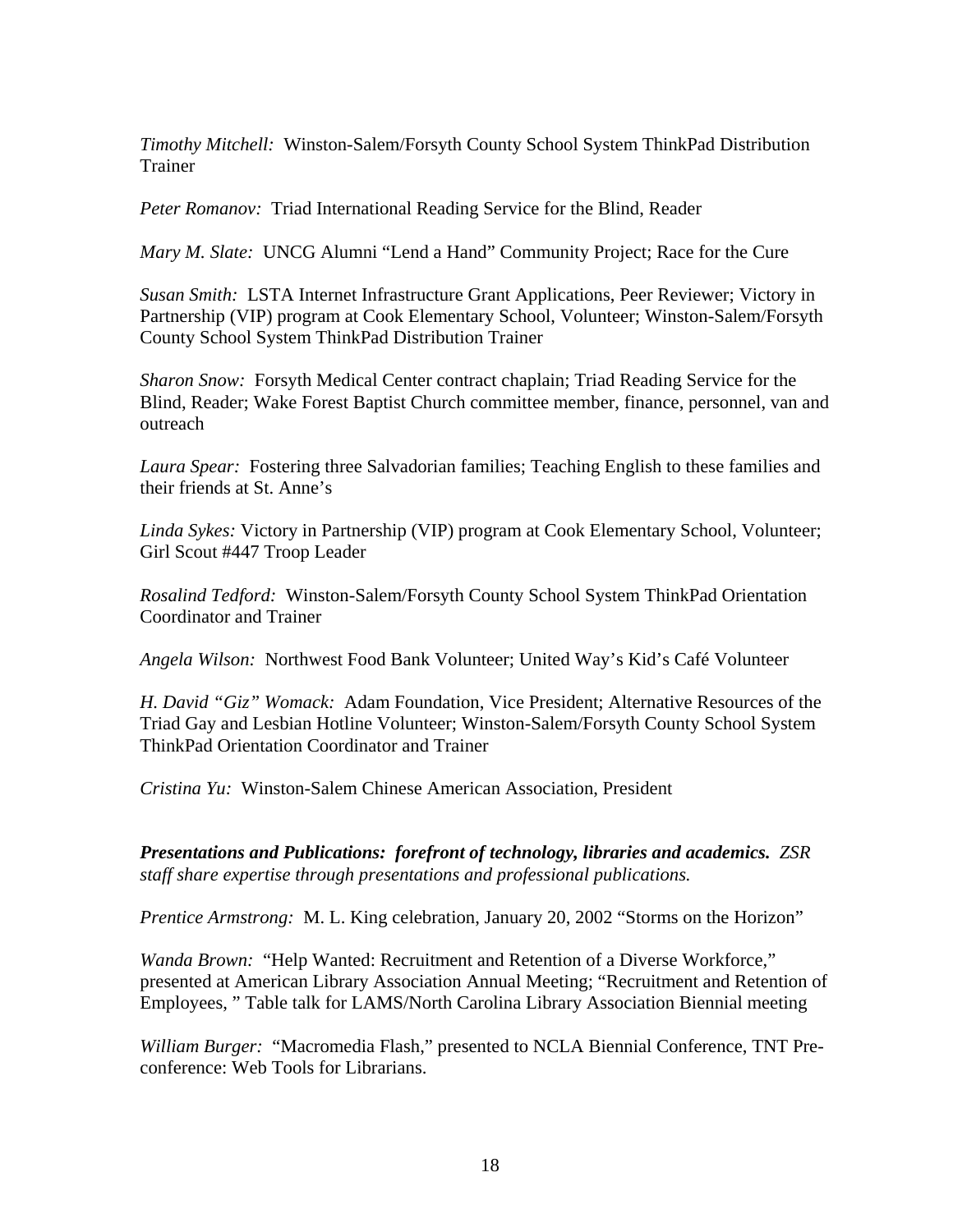*Jill Carraway:* "Collection Development in Multiple Formats" presented to Gale Group Sales and Marketing meeting in Ypsilanti, Michigan

*Rhoda Channing:* "Staff Development," presented to North Carolina Independent Colleges and Universities, Library Directors' Meeting Organizer and Moderator

*Ellen Daugman:* "Breaking Issues in Library Instruction," NCLA Bibliographic Instruction Committee panel discussion.

*Ellen Gardiner:* Consultant, Frederick County, Md.: Writing to Learn; Using Portfolio Assessment (June 17-18)

*Deborah Lambert:* Lambert, D. (2002) "MAES LibQUAL+ Presentation," *Library Administration & Management. 16,* 111. "New Employee Orientation – A Departmental Difference," START Training, Office of Human Resources, Wake Forest University; "Supervisory Training Programs," NCLA/LAMS Roundtable Discussion Leader.

*Elisabeth Leonard:* Associate Editor, Business and Economics for Infomine

*Erik Mitchell:* Using Javascript, CSS, and SSI to enhance Webvoyage. Voyager Users Group Meeting. Chicago, IL.

*Peter Romanov:* Guest Lecturer High Point University Scriptwriting Class

*Susan Smith:* Smith, S. S.(2001) "Review of 'The New York Times - College Times'" *Choice 39*(4), 39-1910. "Research and Classroom Tools Project: A Strategy to Integrate the Library into the Campus Learning Community," Co-presenter, Poster Session, ACRL President's Program, ALA Annual Conference; "Using JavaScript and CSS to Enhance WebVoyage," Co-presenter, Voyager Users Group Meeting (VUGM). Chicago, IL.; "How'd They Do That? Innovative Uses of the Web by Libraries and Other Groups," "Teaching Beyond Library Walls: Using the Web for Library Instruction," "Why Shouldn't I Use a Hot Pink Background? Design Issues for Web Pages and Web Sites," "What Do Your Users Want? Using Focus Groups for User Feedback (co-presenter)," NCLA Biennial Conference, TNT Pre-conference: Web Tools for Librarians.

*Sharon Snow:* Presentation to Baptist State Convention of North Carolina regarding North Carolina Baptist Collection activities

*Rosalind Tedford:* Presented Brown Bag lunches for Teaching and Learning Center (TLC) on Blackboard; Participated in the Panel on Plagiarism sponsored by the TLC; Presented Brown Bag Lunch for TLC on Copyright Issues; Hosted and served as presenter for Technology and Trends Round Table NCLA Pre-Conference "Web Tools for Librarians"; EDUCAUSE Mid Atlantic, presented "Front and Center: Getting library resources included in your University's technology plan."; American Library Association Annual Conference, 2002: Poster Session for ACRL President's Panel: "Research and Classroom Tools Project: A Strategy to Integrate the Library into the Campus Learning Community."